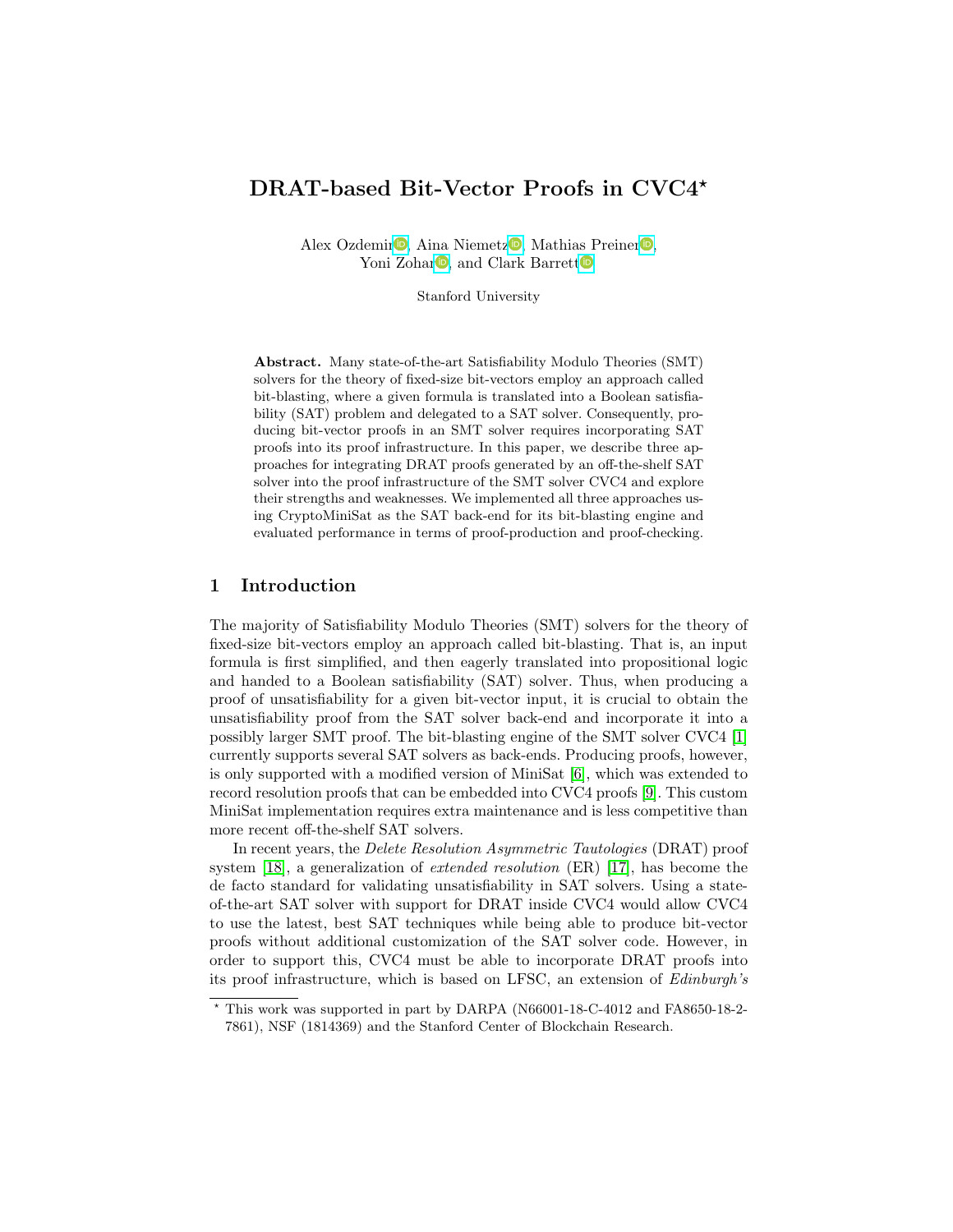Logical Framework [\[10\]](#page-6-3) (LF) with functional programs called side conditions (see [\[15\]](#page-6-4) for more details on LFSC and [\[2\]](#page-6-5) for a more general survey of proofs in SMT-solvers). In this paper, we examine three approaches for translating DRAT proofs to LFSC:  $(i)$  a direct translation from DRAT to LFSC proofs,  $(ii)$  an intermediate translation from DRAT to Linear RAT (LRAT) proofs [\[4\]](#page-6-6), and  $(iii)$  an intermediate translation from DRAT to ER proofs [\[11\]](#page-6-7), which are then translated to LFSC. The produced proofs can be independently checked by any proof checker for LFSC. We describe the implementation of these three approaches for generating bit-vector proofs in CVC4, discuss their strengths and weaknesses, and evaluate their performance in terms of proof production and proof checking.

## 2 From DRAT to LFSC

We briefly review the definitions relevant to the proof systems DRAT, LRAT, and ER. More details can be found in [\[4,](#page-6-6)[11,](#page-6-7)[18\]](#page-7-0).

A literal is either a propositional variable or its negation. A clause is a disjunction of literals, sometimes interpreted as a set of literals. A clause is unit if it is a singleton. A formula in conjunctive normal form (CNF) is a conjunction of clauses, sometimes interpreted as a set of clauses.

A proof for formula F in CNF is a sequence  $\pi = C_1, \ldots, C_m, I_{m+1}, \ldots, I_n$ with clauses  $C_1, \ldots, C_m \in F$  and pairs  $I_i$  of the form  $\langle \diamond, X \rangle$ , where either  $\diamond \in$  ${a, d}$  and X is a clause, or  $\diamond = e$  and X is a CNF formula. Letters a, d, and e indicate addition, deletion, and extension, respectively. Sequence  $\pi$  induces a sequence of CNF formulas  $F_0, \ldots, F_n$  such that  $F_i = \{C_1, \ldots, C_i\}$  for  $1 \leq i \leq m$ , and for  $i > m$ ,  $F_i = F_{i-1} \cup \{C\}$  if  $I_i = \langle a, C \rangle$ ,  $F_i = F_{i-1} \setminus \{C\}$  if  $I_i = \langle d, C \rangle$ , and  $F_i = F_{i-1} \cup G$  if  $I_i = \langle e, G \rangle$ . It is a proof of unsatisfiability of F if  $\emptyset \in F_n$ .

A proof  $\pi$  of unsatisfiability of F is a valid ER proof if every  $I_i$  is either: (i)  $\langle a, C \cup D \rangle$ , where  $C \cup \{p\}$  and  $D \cup \{\overline{p}\}\in F_{i-1}$  for some p; or (ii)  $\langle e, G \rangle$ , where G is the CNF translation of  $x \leftrightarrow \varphi$  with x a fresh variable and  $\varphi$  some formula over variables occurring in  $F_{i-1}$ . Proof  $\pi$  is a valid DRAT proof if every  $I_i$  is either  $\langle d, C \rangle$  or  $\langle a, C \rangle$  and for the latter, one of the following holds:

- C is a reverse unit propagation (RUP) [\[8\]](#page-6-8) in  $F_{i-1}$ , i.e., the empty clause is derivable from  $F_{i-1}$  and the negations of literals in C using unit propagation.
- C is a resolution asymmetric tautology (RAT) in  $F_{i-1}$ , i.e., there is some  $p \in C$  such that for every  $D \cup \{\overline{p}\}\in F_{i-1}, C \cup D$  is a RUP in  $F_{i-1}$ . If C is a RAT but not a RUP, we call it a proper RAT.

LRAT proofs are obtained from DRAT proofs by allowing a third element in each  $I_i$  that includes hints regarding the clauses and literals that are relevant for verifying the corresponding proof step.

#### <span id="page-1-0"></span>2.1 Integration Methods

The Logical Framework with Side Conditions (LFSC) [\[15\]](#page-6-4) is a statically and dependently typed Lisp-style meta language based on the Edinburgh Logical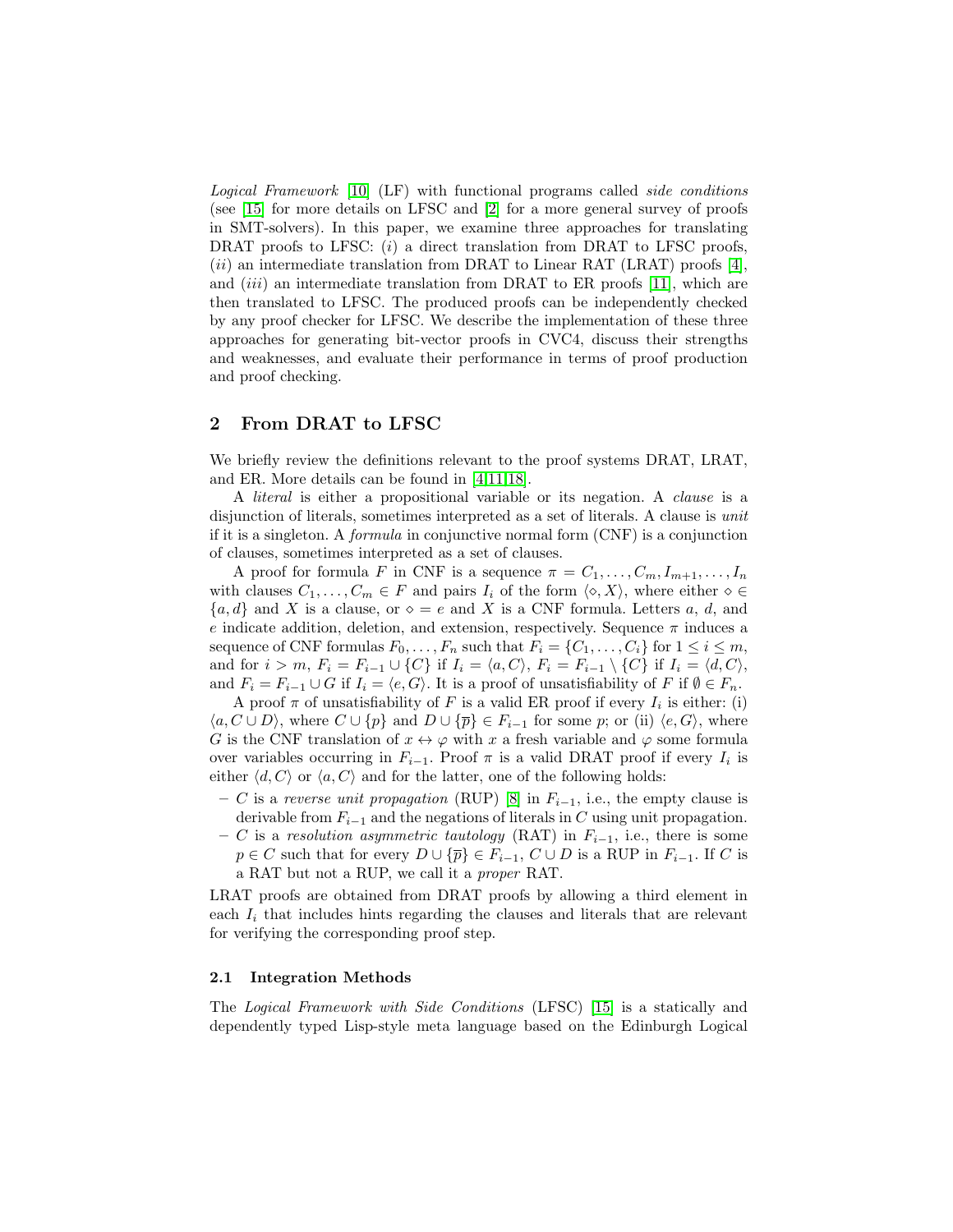```
(program is specified drat proof ((f cnf) (proof DRATProof)) bool
  (match proof
      (DRATProofn (cnf has bottom f))
      ((DRATProofa c p) (
         match (is rat f c) (tt (is specified drat proof (cnfc c f) p)) (ff ff)))
      ((DRATProofd c p) (is specified drat proof (cnf remove clause c f) p))))
```
<span id="page-2-1"></span>Fig. 1. Side condition for checking a specified DRAT proof. The side conditions cnf has bottom, is rat, and cnf remove clause are defined in the same signature. Type cnfc is a constructor for CNF formulas, and is defined in a separate signature.

Framework (LF) [\[10\]](#page-6-3). It can be used to define logical systems and check proofs written within them by way of the Curry-Howard correspondence. Like LF, LFSC is a framework in which axioms and derivation rules can be defined for multiple theories and their combination. LFSC additionally adds the notion of side conditions as functional programs, which can restrict the application of derivation rules. This is convenient for expressing proof-checking rules that are computational in nature. In order to use DRAT proofs in CVC4, the proofs need to be representable in LFSC. We consider the following three approaches for integrating DRAT proofs into LFSC.

Checking DRAT Proofs in LFSC. This approach directly translates DRAT proofs into LFSC. It requires creating a signature for DRAT in LFSC, which essentially is an LFSC implementation of a DRAT checker.

Checking LRAT Proofs in LFSC. LRAT proofs include hints to accelerate unit propagation while proof checking. We use the tool DRAT-trim [\[18\]](#page-7-0) to translate DRAT proofs into the LRAT format and then check the resulting proof with an LRAT LFSC signature.

Checking ER Proofs in LFSC. This approach aims at further reducing computational overhead during proof checking by translating a DRAT proof into an ER proof with the tool drat2er [\[11\]](#page-6-7). The ER proof is then translated to LFSC and checked with an ER LFSC signature.

# <span id="page-2-2"></span>3 LFSC Signatures

In this section, we describe the main characteristics of the LFSC signatures<sup>[1](#page-2-0)</sup> that we have defined for checking DRAT, LRAT, and ER proofs.

The LFSC DRAT signature makes extensive use of side conditions to express processes such as unit propagation and the search for the resolvents of a proper RAT. Because of the divergence between operational and specified DRAT and the resulting ambiguity (see [\[13\]](#page-6-9) for further details), our signature accepts both kinds of proofs. Figure [1](#page-2-1) shows the main side condition that is used to check a DRAT proof. Though we do not explain the LFSC syntax in detail here due to lack of space, the general idea can be easily understood. Given a proof candidate

<span id="page-2-0"></span><sup>1</sup> <https://github.com/CVC4/CVC4/blob/master/proofs/signatures/>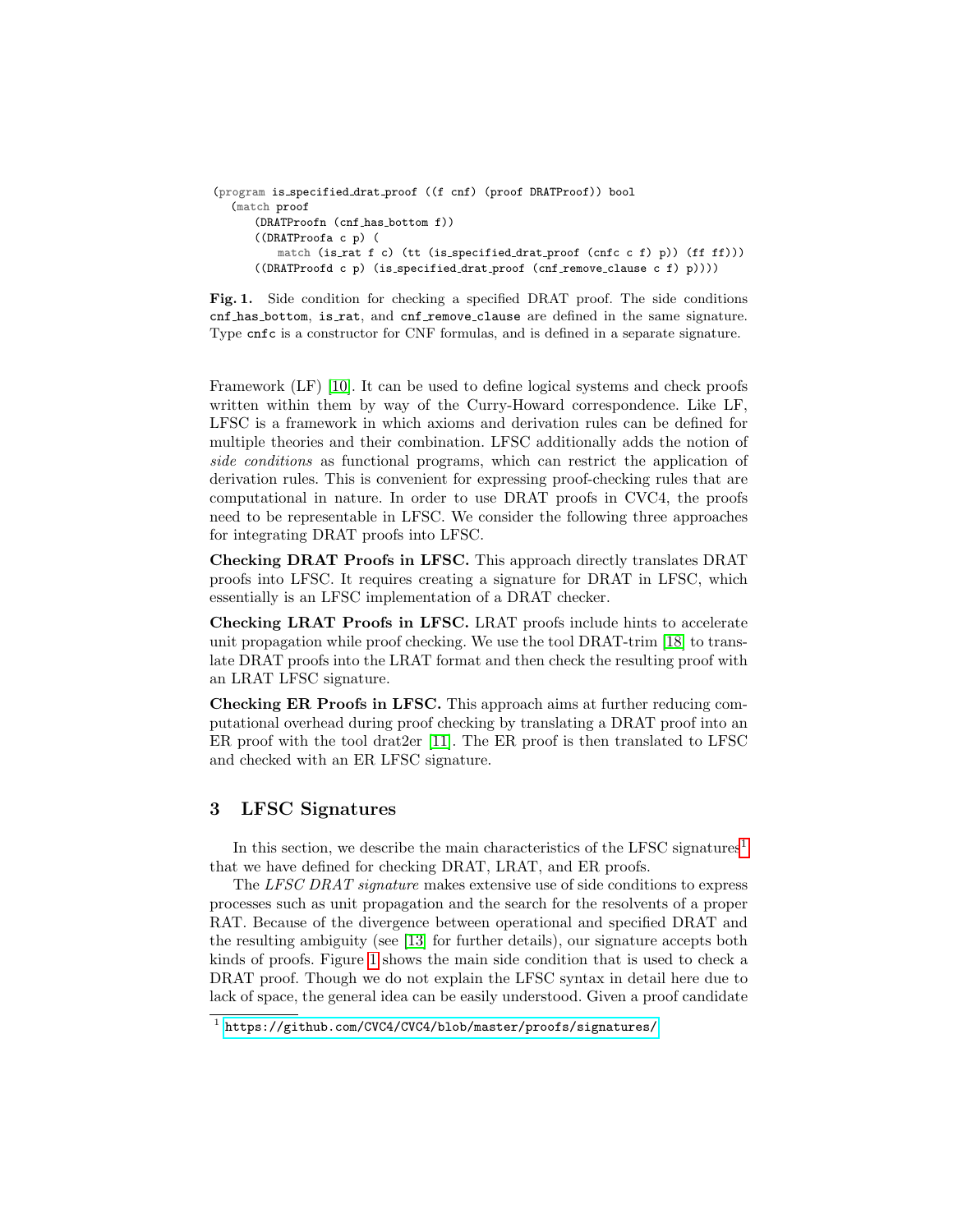```
(declare definition (! x var (! p lit (! ls lit list type))))
(declare decl definition
  (! p lit (! ls lit list (! pf continuation
          (! x var (! def (definition x p ls) (holds empty clause)))
  (holds empty_clause)))))
```
<span id="page-3-0"></span>Fig. 2. Derivation rules for checking that a clause constitutes an extension.

| Complex Side Conditions                                             |                                                             | Simple Side Conditions                |
|---------------------------------------------------------------------|-------------------------------------------------------------|---------------------------------------|
|                                                                     |                                                             |                                       |
| <b>DRAT</b><br>$\cdot$ unit propagation<br>$\cdot$ resolvent search | LRAT<br>guided unit propagation<br>$\cdot$ resolvent search | ER.<br>$\cdot$ deferred<br>resolution |

<span id="page-3-1"></span>Fig. 3. Side conditions across our signatures.

proof, it covers three cases:  $(i)$  the proof is empty and the working formula includes a contradiction;  $(ii)$  the proof begins with an addition of a (proper or improper) RAT; or *(iii)* the proof begins with a deletion of some clause. In *(ii)* and  $(iii)$ , the same side condition is recursively called on the rest of  $proof$ , with an updated working formula. In  $(ii)$ , side condition is rat checks whether the added clause is indeed a RAT via resolvent search and unit propagation.

The LFSC LRAT signature is similar in nature, and also makes extensive use of side conditions—albeit less computationally expensive ones. In particular, this signature uses hints provided in the LRAT proofs to accelerate unit propagation.

The LFSC ER signature is an extension of the LFSC signature for resolution proofs that is currently employed by CVC4. It implements deferred resolution to quickly check large resolution proofs using only a single side condition [\[15\]](#page-6-4). The signature extends resolution in order to check the ER proofs produced by the drat2er tool. These proofs feature extensions of the form  $x \leftrightarrow (p \lor (l_1 \land l_2 \land \cdots \land l_k))$ , where x is fresh and p and  $l_i$  are not. Our signature includes side-condition-free rules for introducing such extensions and translating them to CNFs of the form  $\{\{x,\overline{p}\},\{x,\overline{l_1},\ldots,\overline{l_k}\},\{\overline{x},p,l_1\},\ldots,\{\overline{x},p,l_k\}\}.$ The decl definition rule in Figure [2](#page-3-0) is used to introduce these extensions. Its first two arguments are literal  $p$  and the list of literals  $l_i$  (denoted as 1s of type lit list) from the definition. The third argument is a function that receives a fresh variable x and connects the introduced definition to the rest of the proof. Figure [3](#page-3-1) illustrates the difference in side conditions between the three signatures.

# 4 Workflow: From CVC4 to LFSC

Figure [4](#page-4-0) shows the general workflow for incorporating DRAT proofs in the LFSC proof infrastructure of CVC4 after bit-blasting. LFSC proofs for the bit-blasting step are described in [\[9\]](#page-6-2). A given bit-vector formula is bit-blasted to SAT, and the resulting CNF is then sent to the underlying SAT solver. We use DRATtrim to trim the original formula, optimize the proof produced by the SAT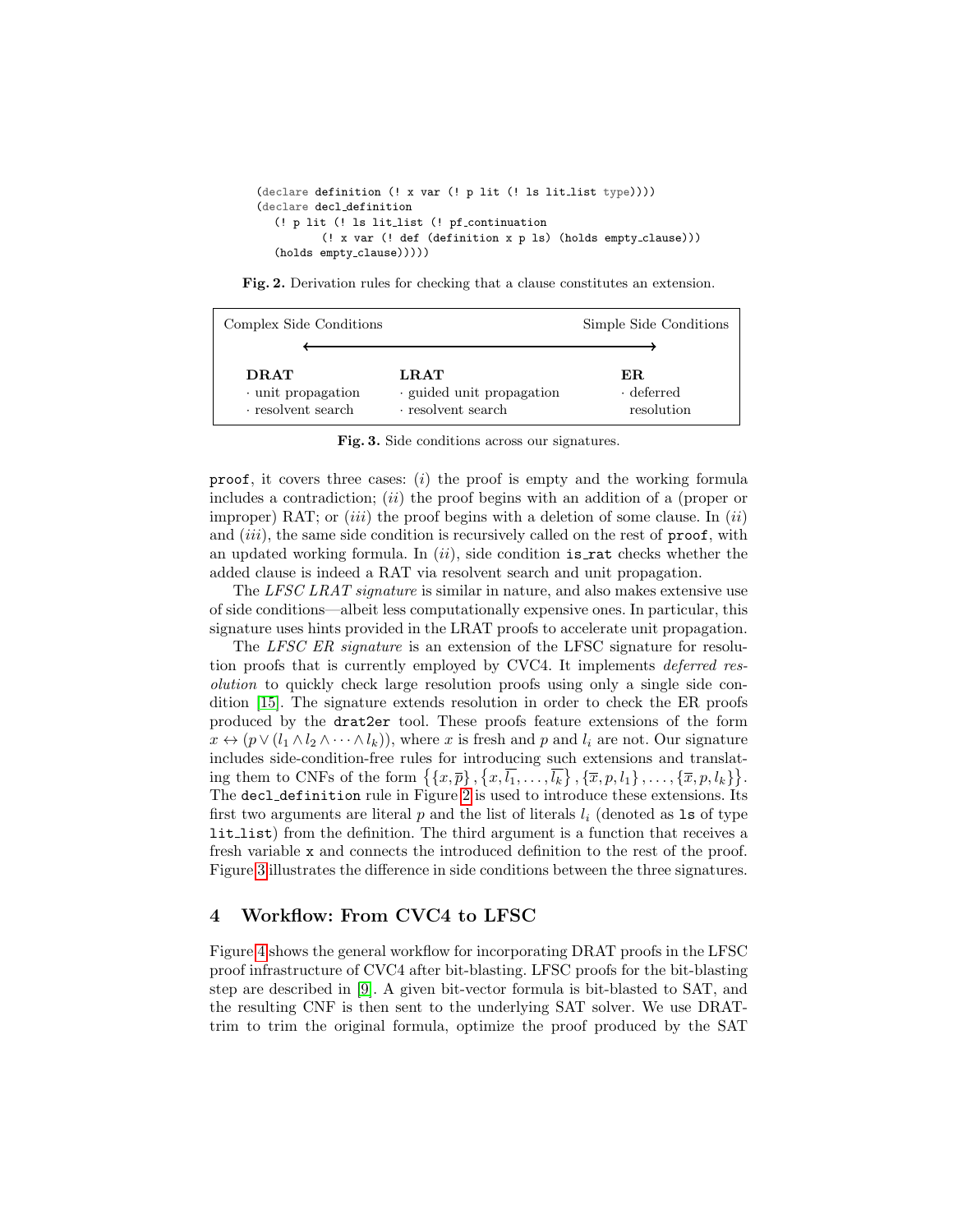

<span id="page-4-0"></span>Fig. 4. Producing and checking LFSC proofs in DRAT, LRAT and ER proof systems in CVC4. White boxes are CVC4-internal components; blue boxes are external libraries.

solver, and optionally produce an LRAT proof that is forwarded to the LRAT LFSC pipeline. In case of DRAT LFSC proofs, we can directly use the optimized proof and formula emitted by DRAT-trim. For ER LFSC proofs, we first use drat2er to translate the optimized DRAT proof into an ER proof, which is then sent to the ER LFSC pipeline. The result of each pipeline is an LFSC proof in the corresponding proof system, which can be checked with the corresponding signature (see Section [3\)](#page-2-2) using the LFSC proof checker. Note that prior to bitblasting, the input is usually simplified via rewriting and other preprocessing techniques, for which CVC4 currently does not produce proofs. The addition of such proofs is left as future work and orthogonal to incorporating DRAT proofs from the SAT solver back-end, which is the focus of this paper.

# 5 Experiments

We implemented the three approaches described in Section [2.1](#page-1-0) in CVC4 using CryptoMiniSat 5.6 [\[14\]](#page-6-10) as the SAT back-end. We compared them against the resolution-based proof machinery currently employed in CVC4 and evaluated our techniques on all 21125 benchmarks from the quantifier-free bit-vector logic QF BV of SMT-LIB [\[3\]](#page-6-11) with status unsat or unknown. All experiments were performed on a cluster with Intel Xeon E5-2620v4 CPUs with 2.1GHz and 128GB of memory. We used a time limit of 600 seconds (CPU time) and a memory limit of 32GB for each solver/benchmark pair. For each error or memory-out, we added a penalty of 600 seconds.

| <b>Proof System</b> | solve |      | log   |      | log, prod |       | log, prod, check |                |
|---------------------|-------|------|-------|------|-----------|-------|------------------|----------------|
|                     | #     | s    | #     | [s]  | $_{\#}$   | s     | #                | $[\mathrm{s}]$ |
| Resolution          | 20480 | 464k | 20396 | 524k | 14217     | 4400k | 13510            | 4973k          |
| <b>DRAT</b>         |       |      |       |      | 14098     | 4492k | 12563            | 5616k          |
| LRAT                | 20767 | 283k | 20736 | 319k | 14088     | 4500k | 12877            | 5370k          |
| ER                  |       |      |       |      | 14035     | 4565k | 13782            | 4886k          |

<span id="page-4-1"></span>**Table 1.** Impact of proof logging, production, and checking on  $#$  solved problems.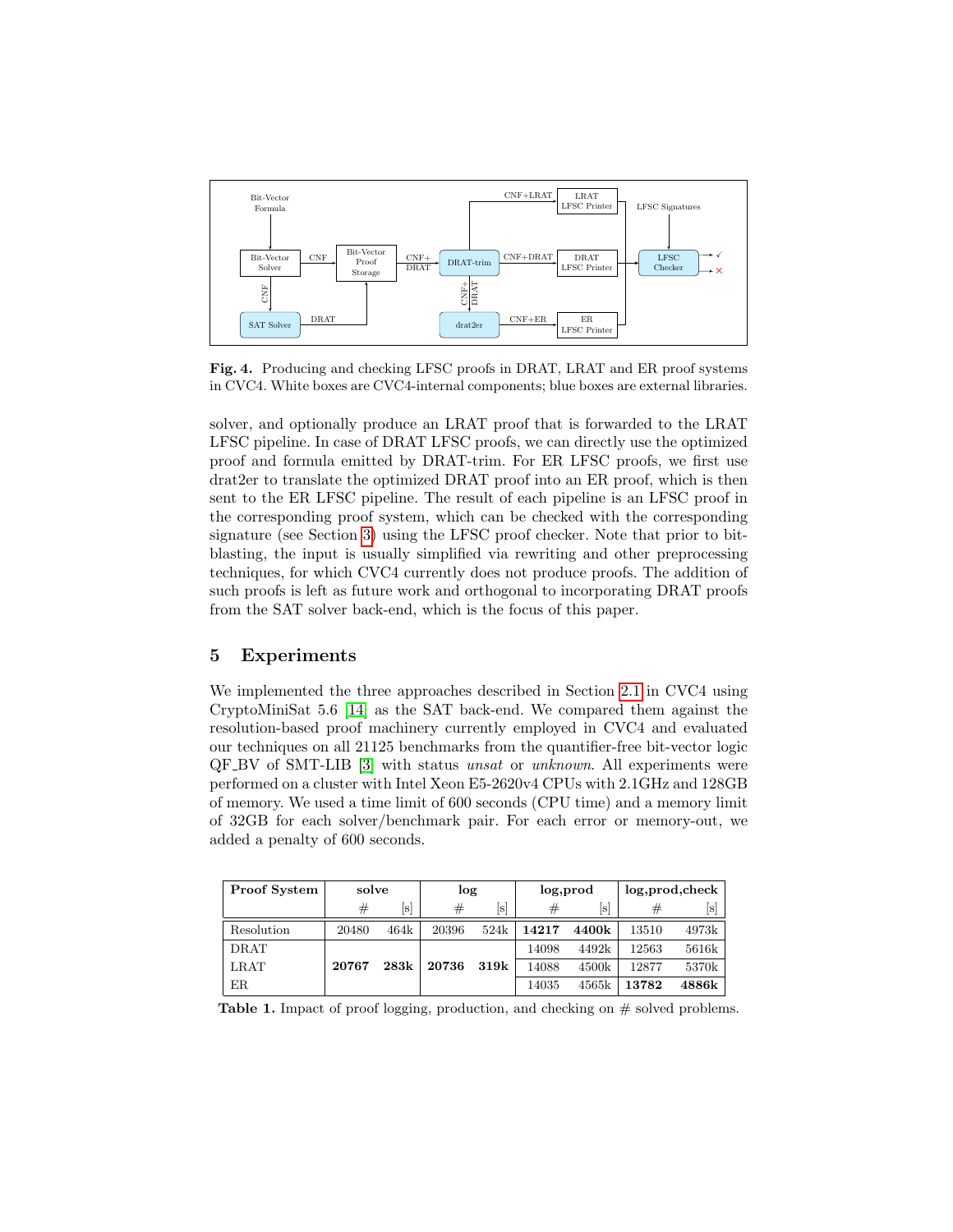Table [1](#page-4-1) shows the results for the Resolution approach with MiniSat, and the DRAT, LRAT and ER approaches with CryptoMiniSat. For each, we ran the following four configurations: proofs disabled (solve), proof logging enabled  $(log)$ , proof production enabled  $(pred)$ , and proof checking enabled (check). Proof logging records proof-related information but does not produce the actual proof, e.g., when producing DRAT proofs, proof logging stores the DRAT proof from the SAT-solver, which is only translated to



<span id="page-5-0"></span>Fig. 5. Runtime distribution on 12539 commonly proved problems.

LFSC during proof production. In the solve configuration, the DRAT-based approaches (using CryptoMiniSat) solve 287 more problems than the Resolution approach (which uses CVC4's custom version of MiniSat). This indicates that the custom version of MiniSat was a bottleneck for solving. In the log configuration, the DRAT-based approaches solve 31 fewer problems than in the solve configuration; and in the prod configuration the DRAT-based approaches produce proofs for ∼6600 fewer problems. This indicates that the bottleneck in the DRAT-based approaches is the translation of DRAT to LFSC. For all approaches, about 30% of the solved problems require more than 8GB of memory to produce a proof, showing that proof production can in general be very memory-intensive. Finally, with proof checking enabled, the ER-based approach outperforms all other approaches. Note that in ∼270 cases, CryptoMiniSat produced a DRAT proof that was rejected by DRAT-trim, which we counted as error. Further, for each *check* configuration, our LFSC checker reported ∼200 errors, which are not related to our new approach. Both issues need further investigation.

Figure [5](#page-5-0) shows the runtime distribution for all approaches and configurations over the commonly proved problems (12539 in total). The runtime overhead of proof production for the DRAT-based approaches is 1.35 times higher compared to resolution. This is due to the fact that we post-process the DRAT-proof prior to translating it to LFSC, which involves writing temporary files and calling external libraries. The proof checking time correlates with the complexity of the side conditions (see Figure [3\)](#page-3-1), where ER clearly outperforms DRAT.

## 6 Conclusion

We have described three approaches for integrating DRAT proofs in LFSC, which enable us to use off-the-shelf SAT solvers as the SAT back-end for the bit-blasting engine of CVC4 while supporting bit-vector proofs. For future work, we plan to reduce the complexity of the side conditions in the DRAT and LRAT signatures and the proof production overhead in the translation workflows. We also plan to add support for the new signatures in SMTCoq [\[7\]](#page-6-12), a tool that increases automation in Coq [\[16\]](#page-7-2) using proofs generated by CVC4. In a more applicative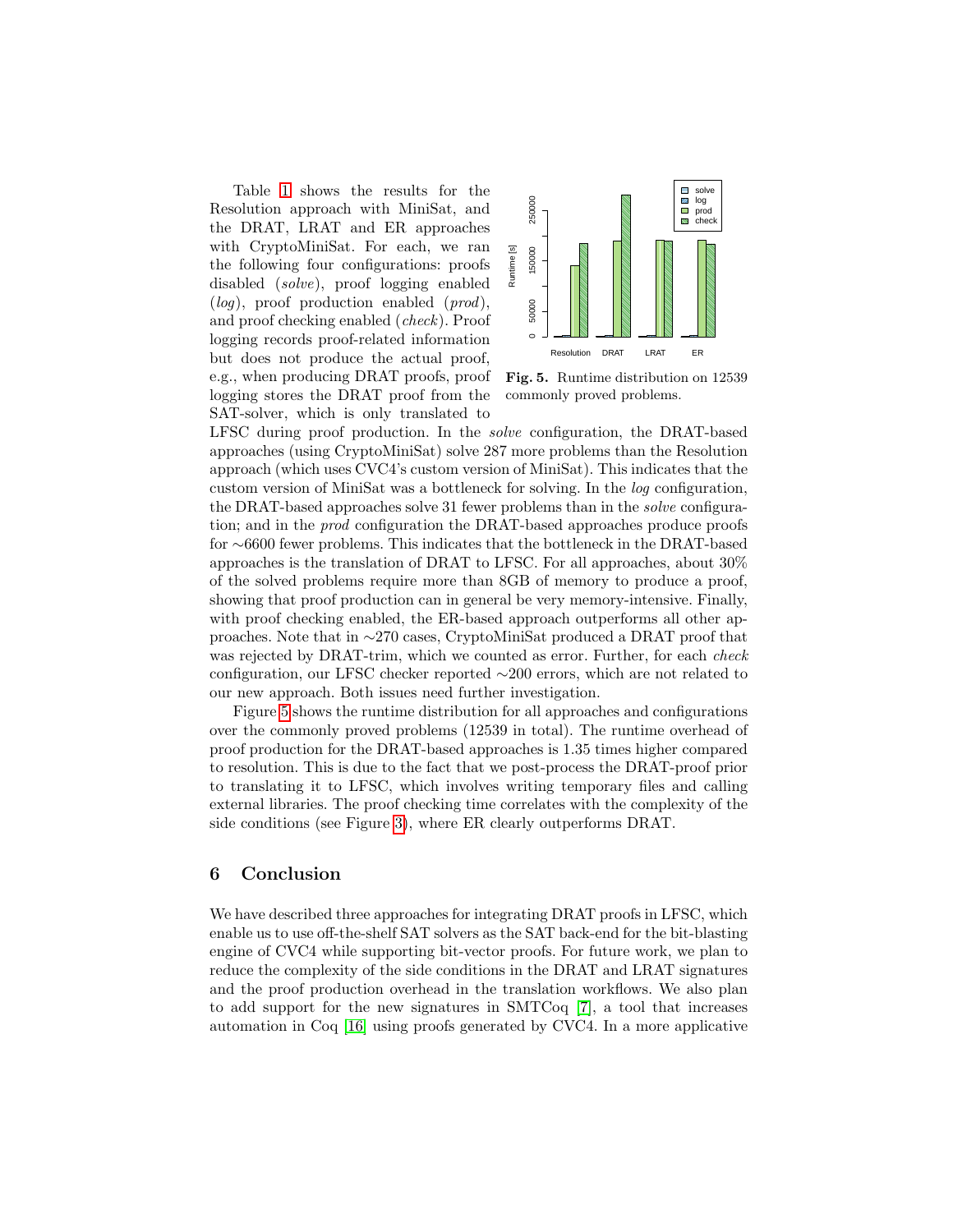direction, we plan to explore the potential DRAT proofs in SMT-solvers may have in the proof-carrying code paradigm [\[12\]](#page-6-13), as well as its recent variant in blockchains, namely proof-carrying smart contracts [\[5\]](#page-6-14).

## References

- <span id="page-6-0"></span>1. Barrett, C., Conway, C.L., Deters, M., Hadarean, L., Jovanović, D., King, T., Reynolds, A., Tinelli, C.: CVC4. In: Proceedings of the 23rd International Conference on Computer Aided Verification. pp. 171–177. CAV'11, Springer-Verlag (2011), <http://dl.acm.org/citation.cfm?id=2032305.2032319>
- <span id="page-6-5"></span>2. Barrett, C., de Moura, L., Fontaine, P.: Proofs in satisfiability modulo theories. In: Delahaye, D., Woltzenlogel Paleo, B. (eds.) All about Proofs, Proofs for All, Mathematical Logic and Foundations, vol. 55, pp. 23–44. College Publications, London, UK (2015)
- <span id="page-6-11"></span>3. Barrett, C., Stump, A., Tinelli, C.: The SMT-LIB Standard: Version 2.0. In: Gupta, A., Kroening, D. (eds.) Proceedings of the 8th International Workshop on Satisfiability Modulo Theories (Edinburgh, UK) (2010)
- <span id="page-6-6"></span>4. Cruz-Filipe, L., Heule, M.J., Hunt, W.A., Kaufmann, M., Schneider-Kamp, P.: Efficient certified RAT verification. In: International Conference on Automated Deduction. pp. 220–236. Springer (2017)
- <span id="page-6-14"></span>5. Dickerson, T.D., Gazzillo, P., Herlihy, M., Saraph, V., Koskinen, E.: Proof-carrying smart contracts. In: Financial Cryptography Workshops. Lecture Notes in Computer Science, vol. 10958, pp. 325–338. Springer (2018)
- <span id="page-6-1"></span>6. Eén, N., Sörensson, N.: An extensible sat-solver. In: Giunchiglia, E., Tacchella, A. (eds.) Theory and Applications of Satisfiability Testing. pp. 502–518. Springer Berlin Heidelberg, Berlin, Heidelberg (2004)
- <span id="page-6-12"></span>7. Ekici, B., Mebsout, A., Tinelli, C., Keller, C., Katz, G., Reynolds, A., Barrett, C.W.: Smtcoq: A plug-in for integrating SMT solvers into coq. In: CAV (2). Lecture Notes in Computer Science, vol. 10427, pp. 126–133. Springer (2017)
- <span id="page-6-8"></span>8. Gelder, A.V.: Verifying RUP proofs of propositional unsatisfiability. In: International Symposium on Artificial Intelligence and Mathematics (ISAIM). Springer (2008)
- <span id="page-6-2"></span>9. Hadarean, L., Barrett, C.W., Reynolds, A., Tinelli, C., Deters, M.: Fine grained SMT proofs for the theory of fixed-width bit-vectors. In: LPAR. Lecture Notes in Computer Science, vol. 9450, pp. 340–355. Springer (2015)
- <span id="page-6-3"></span>10. Harper, R., Honsell, F., Plotkin, G.: A framework for defining logics. Journal of the ACM 40(1), 143–184 (1993)
- <span id="page-6-7"></span>11. Kiesl, B., Rebola-Pardo, A., Heule, M.J.: Extended Resolution Simulates DRAT. In: International Joint Conference on Automated Reasoning. pp. 516–531. Springer (2018)
- <span id="page-6-13"></span>12. Necula, G.C.: Proof-carrying code. In: POPL. pp. 106–119. ACM Press (1997)
- <span id="page-6-9"></span>13. Pardo, A.R., Biere, A.: Two flavors of drat. In: Berre, D.L., Järvisalo, M. (eds.) Proceedings of Pragmatics of SAT 2015 and 2018. EPiC Series in Computing, vol. 59, pp. 94–110. EasyChair (2019)
- <span id="page-6-10"></span>14. Soos, M., Nohl, K., Castelluccia, C.: Extending SAT solvers to cryptographic problems. In: SAT. Lecture Notes in Computer Science, vol. 5584, pp. 244–257. Springer (2009)
- <span id="page-6-4"></span>15. Stump, A., Oe, D., Reynolds, A., Hadarean, L., Tinelli, C.: SMT proof checking using a logical framework. Form. Methods Syst. Des.  $42(1)$ ,  $91-118$  (2013)